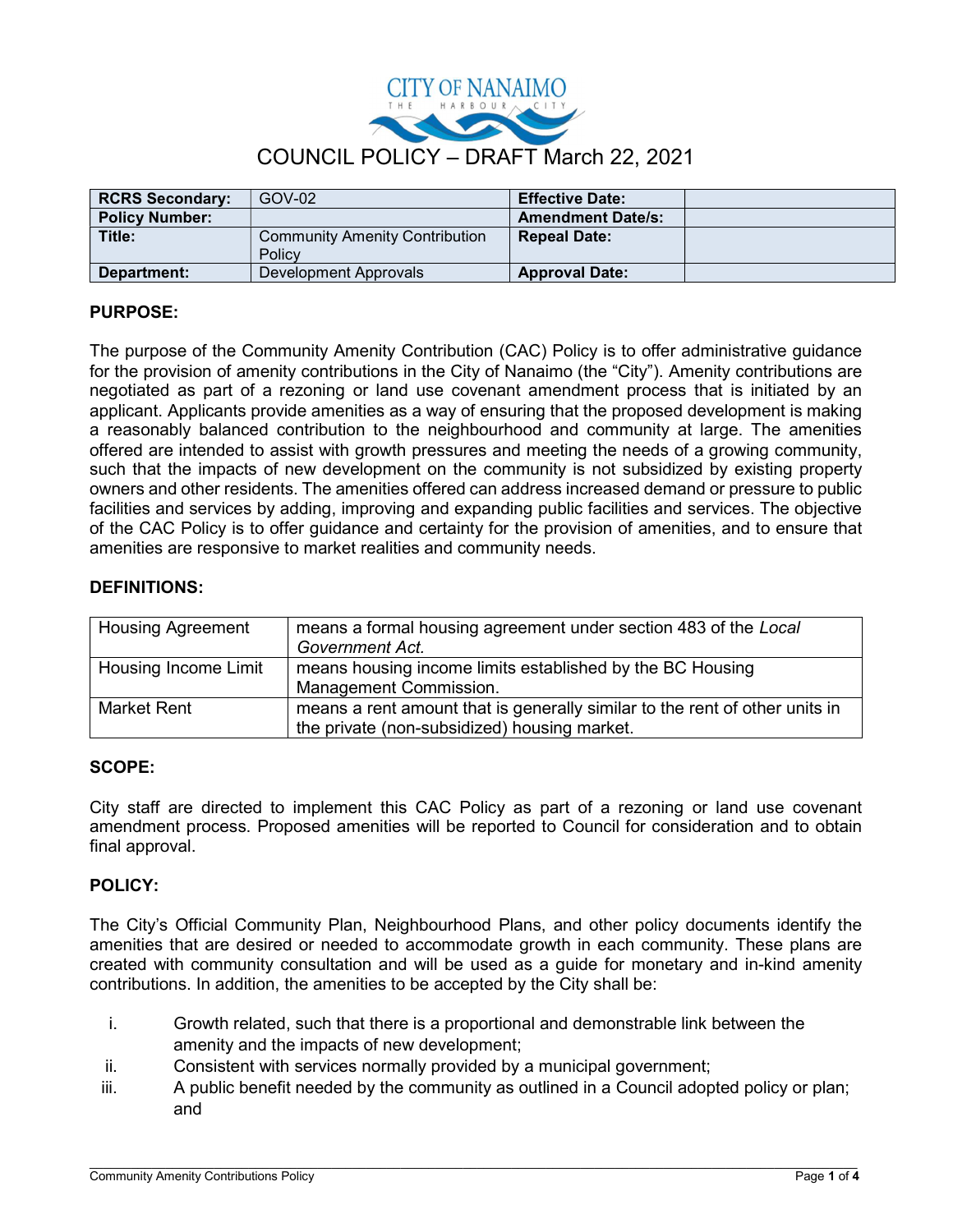iv. Long-term operational viability (that is long-term operating and maintenance costs are supportable by the City).

The amenity negotiation principles are as follows:

- i. New development should make a fair contribution to new community amenity needs to address some of the impacts of growth.
- ii. The amenities offered and accepted will be negotiated between the City and the applicant(s).
- iii. The amenity will be proportional to the impact of development and reasonable, minimizing the impact on project viability, the pace of new development, and on housing affordability.
- iv. A flexible approach will be used in negotiations.

## In-Kind Community Amenities

The City Council may elect to accept in-kind community amenities that are tangible capital assets (such as parkland, a public pedestrian path or on-site public benefit). In-kind community amenities owned by the City are strongly preferred and are generally subject to the following conditions:

- a. Applicants are responsible for constructing, finishing, furnishing and equipping the in-kind community amenity as well as for payment of all applicable up-front development costs;
- b. The size, location, materials, and design of the in-kind community amenity must be to the satisfaction of the City and in accordance with applicable standards and guidelines; and
- c. The City's future budgets must be able to support the estimated lifecycle costs of operating, maintaining, and repairing the community amenity.

In-kind community amenities that are not owned by the City, may be considered by the City on a caseby-case basis, and will be subject to the following conditions, the in-kind community amenity must:

- a. Provide amenities, programs and services that align with the City's priorities, goals, and services typically offered by the City;
- b. Meet a demonstrated community need;
- c. Be affordable, equitable and accessible to the neighbourhood or general community;
- d. Be secured through legal agreements with the City for ongoing long-term use and availability as if it were a City-owned and operated facility; and
- e. The City will lead the selection of a non-profit operator, if applicable.

The value of the in-kind amenity physically provided shall be generally equivalent to the cash in lieu targets indicated in the Table A. The value calculation of an in-kind provision of an amenity shall be undertaken by an appropriate qualified professional with demonstrable experience in the costing of the amenities being valued. Submission of a detailed cost estimate for proposed amenities will be required for City review. As part of any review:

- a. The estimated costs will be based on the design, materials and physical construction costs of the amenity proposed to be provided.
- b. At the City's discretion, an appropriate third party professional may be engaged to conduct a peer review of the cost calculations.
- c. The cost of any peer review performed by the City will be funded by the applicant.
- d. The terms of reference and the cost of the peer review will be agreed to by the City and the applicant prior to the review being undertaken.
- e. The peer review report will be made available to the applicant.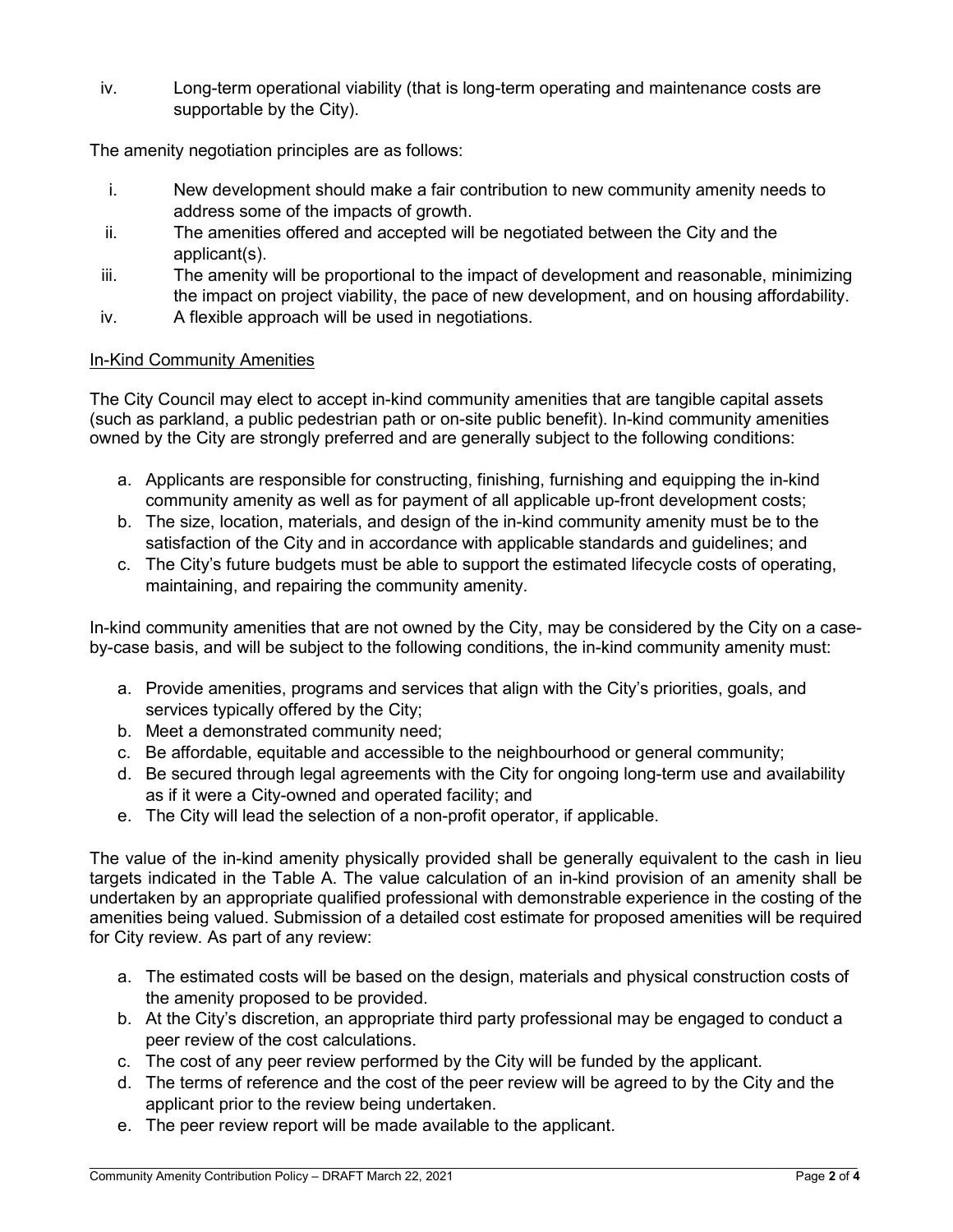Park dedications required by the subdivision process shall not be included in any proposed park community amenity. Also, active transportation improvements proposed as amenities outlined in this Policy must not replace frontage or other off-site improvements required under City bylaws or as designated as Development Cost Charge works. Improvements required by bylaw or that are necessary to facilitate development or provide connections to the subject site are not community amenities and will only be considered when they are in excess of what is required by bylaw or to serve the site.

#### Monetary Community Amenities

Monetary community amenities are a form of public benefit where money is provided by an applicant in-lieu of providing land or capital assets. Table A outlines the minimum monetary CAC rates that will be used in negotiations between the City and the applicant when additional development rights are requested. The CAC rate is generally applied to all of the residential dwelling units and/or the total gross floor area in the development (excluding underground parking), and not the increase in development rights.

|                                                                                                                                                                                 | <b>CAC Rate starting</b><br><b>January 1, 2022</b> | <b>CAC Rate starting</b><br><b>January 1, 2023</b> | <b>CAC Rate starting</b><br><b>January 1, 2024</b> |
|---------------------------------------------------------------------------------------------------------------------------------------------------------------------------------|----------------------------------------------------|----------------------------------------------------|----------------------------------------------------|
| <b>Single Residential</b><br><b>Dwelling</b>                                                                                                                                    | \$3,000 per unit                                   | \$5,500 per unit                                   | \$8,000 per unit                                   |
| <b>Townhouse Residential</b><br><b>Dwelling</b><br>A dwelling that shares one<br>or more walls with another<br>unit, with no unit above, and<br>has a ground level<br>entrance. | \$2,500 per unit                                   | \$5,000 per unit                                   | \$7,500 per unit                                   |
| <b>Multiple Family Dwelling</b><br>(other than Townhouse)                                                                                                                       | \$2,000 per unit                                   | \$3,500 per unit                                   | \$5,000 per unit                                   |
| <b>Commercial and</b><br><b>Industrial</b>                                                                                                                                      | $$34$ per m <sup>2</sup>                           | $$34$ per m <sup>2</sup>                           | $$34$ per m <sup>2</sup>                           |
| <b>Cannabis Retail Store</b>                                                                                                                                                    | \$10,000 per store                                 | \$10,000 per store                                 | \$10,000 per store                                 |
| <b>Student Housing</b>                                                                                                                                                          | \$1000 per bed                                     | \$1000 per bed                                     | \$1000 per bed                                     |

# Table A: CAC Rates

## Affordable Housing Considerations

The City's 'Affordable Housing Strategy' provides guidance to ensure that Nanaimo residents have access to a diversity of housing options that are safe, stable, appropriate and affordable. To support this vision the following considerations will apply to CAC negotiations:

- a. For each monetary CAC contribution, a minimum of 40% of the total contributed will be directed to the City's Housing Legacy Reserve Fund.
- b. CAC contributions may be reduced by 50% for market rental dwelling units when the rental tenure of the units is secured by a Section 219 Covenant, Section 483 Housing Agreement, or other legal means to the satisfaction of the City.